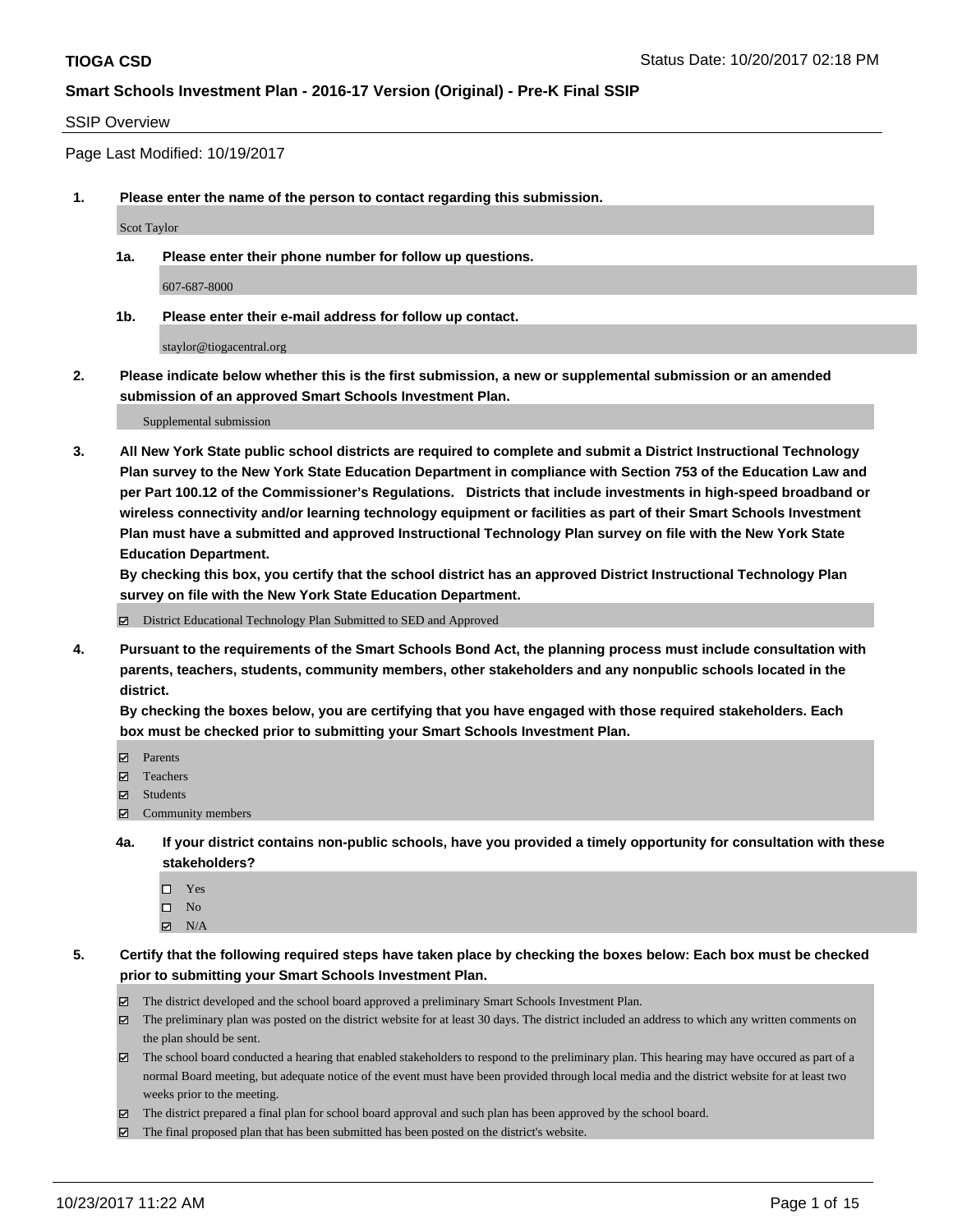SSIP Overview

Page Last Modified: 10/19/2017

**5a. Please upload the proposed Smart Schools Investment Plan (SSIP) that was posted on the district's website, along with any supporting materials. Note that this should be different than your recently submitted Educational Technology Survey. The Final SSIP, as approved by the School Board, should also be posted on the website and remain there during the course of the projects contained therein.**

20161004163828405.pdf 20161004163828405.pdf

**5b. Enter the webpage address where the final Smart Schools Investment Plan is posted. The Plan should remain posted for the life of the included projects.**

http://www.tiogacentral.org/Downloads/Smart%20Schools%20Investment%20Plan.pdf

**6. Please enter an estimate of the total number of students and staff that will benefit from this Smart Schools Investment Plan based on the cumulative projects submitted to date.**

1,075

**7. An LEA/School District may partner with one or more other LEA/School Districts to form a consortium to pool Smart Schools Bond Act funds for a project that meets all other Smart School Bond Act requirements. Each school district participating in the consortium will need to file an approved Smart Schools Investment Plan for the project and submit a signed Memorandum of Understanding that sets forth the details of the consortium including the roles of each respective district.**

 $\Box$  The district plans to participate in a consortium to partner with other school district(s) to implement a Smart Schools project.

**8. Please enter the name and 6-digit SED Code for each LEA/School District participating in the Consortium.**

| <b>Partner LEA/District</b> | ISED BEDS Code |
|-----------------------------|----------------|
| (No Response)               | (No Response)  |

**9. Please upload a signed Memorandum of Understanding with all of the participating Consortium partners.**

(No Response)

**10. Your district's Smart Schools Bond Act Allocation is:**

\$1,080,145

**11. Enter the budget sub-allocations by category that you are submitting for approval at this time. If you are not budgeting SSBA funds for a category, please enter 0 (zero.) If the value entered is \$0, you will not be required to complete that survey question.**

|                                       | Sub-           |
|---------------------------------------|----------------|
|                                       | Allocations    |
| <b>School Connectivity</b>            | l 0            |
| Connectivity Projects for Communities | l 0            |
| <b>Classroom Technology</b>           | $\overline{0}$ |
| Pre-Kindergarten Classrooms           | 744,985        |
| Replace Transportable Classrooms      |                |
| High-Tech Security Features           | l 0            |
| Totals:                               | 744,985        |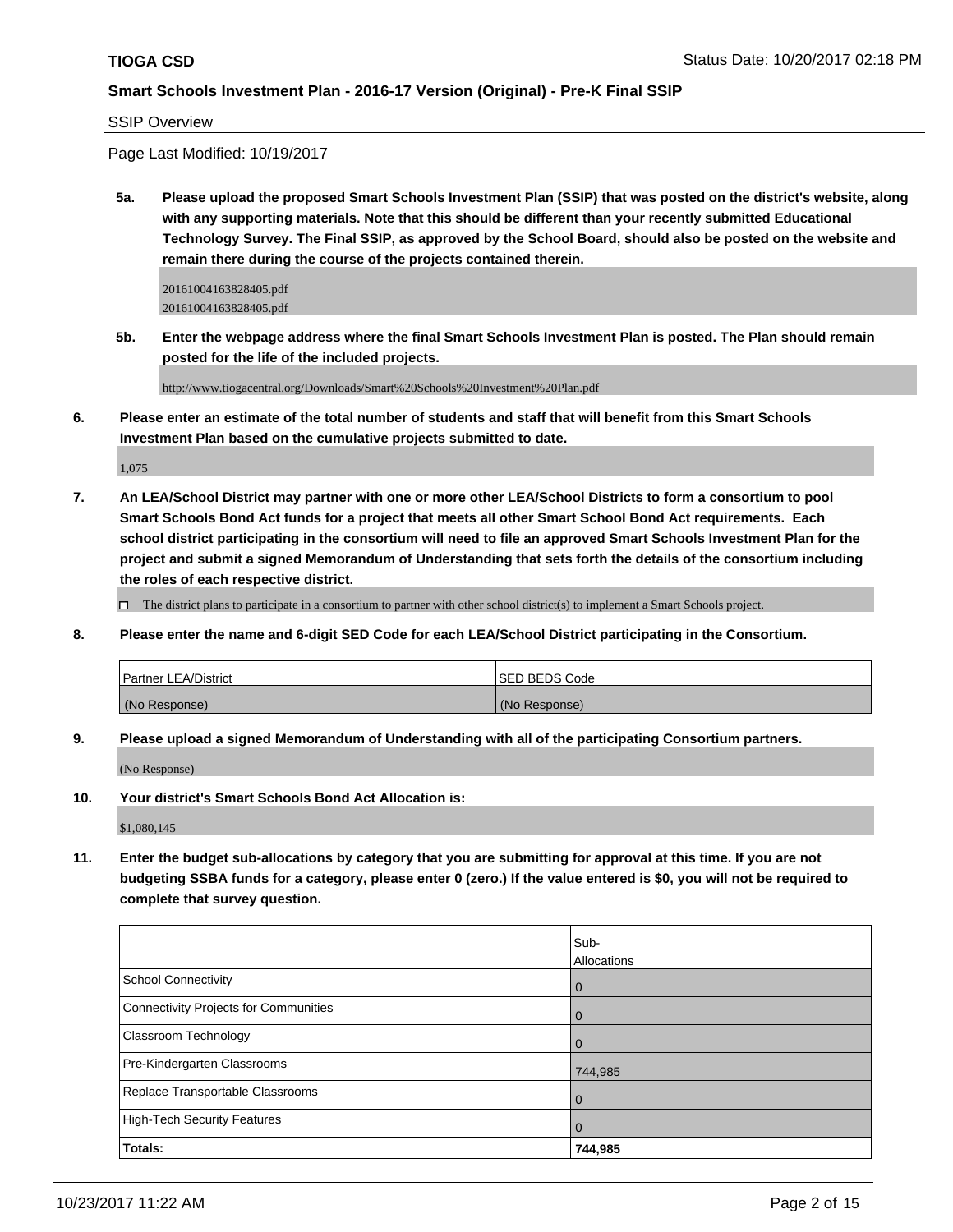#### School Connectivity

Page Last Modified: 10/19/2017

- **1. In order for students and faculty to receive the maximum benefit from the technology made available under the Smart Schools Bond Act, their school buildings must possess sufficient connectivity infrastructure to ensure that devices can be used during the school day. Smart Schools Investment Plans must demonstrate that:**
	- **sufficient infrastructure that meets the Federal Communications Commission's 100 Mbps per 1,000 students standard currently exists in the buildings where new devices will be deployed, or**
	- **is a planned use of a portion of Smart Schools Bond Act funds, or**
	- **is under development through another funding source.**

**Smart Schools Bond Act funds used for technology infrastructure or classroom technology investments must increase the number of school buildings that meet or exceed the minimum speed standard of 100 Mbps per 1,000 students and staff within 12 months. This standard may be met on either a contracted 24/7 firm service or a "burstable" capability. If the standard is met under the burstable criteria, it must be:**

**1. Specifically codified in a service contract with a provider, and**

**2. Guaranteed to be available to all students and devices as needed, particularly during periods of high demand, such as computer-based testing (CBT) periods.**

**Please describe how your district already meets or is planning to meet this standard within 12 months of plan submission.**

(No Response)

**1a. If a district believes that it will be impossible to meet this standard within 12 months, it may apply for a waiver of this requirement, as described on the Smart Schools website. The waiver must be filed and approved by SED prior to submitting this survey.**

**2. Connectivity Speed Calculator (Required)**

|                         | l Number of<br>Students | Multiply by<br>100 Kbps | Divide by 1000 Current Speed<br>to Convert to<br>Required<br>Speed in Mb | lin Mb           | Expected<br>Speed to be<br>Attained Within Required<br>12 Months | <b>Expected Date</b><br>When<br>Speed Will be<br>Met |
|-------------------------|-------------------------|-------------------------|--------------------------------------------------------------------------|------------------|------------------------------------------------------------------|------------------------------------------------------|
| <b>Calculated Speed</b> | (No<br>Response)        | (No Response)           | (No<br>Response)                                                         | (No<br>Response) | (No<br>Response)                                                 | (No<br>Response)                                     |

**3. Describe how you intend to use Smart Schools Bond Act funds for high-speed broadband and/or wireless connectivity projects in school buildings.**

(No Response)

**4. Describe the linkage between the district's District Instructional Technology Plan and the proposed projects. (There should be a link between your response to this question and your response to Question 1 in Part E. Curriculum and Instruction "What are the district's plans to use digital connectivity and technology to improve teaching and learning?)**

(No Response)

 $\Box$  By checking this box, you are certifying that the school district has an approved waiver of this requirement on file with the New York State Education Department.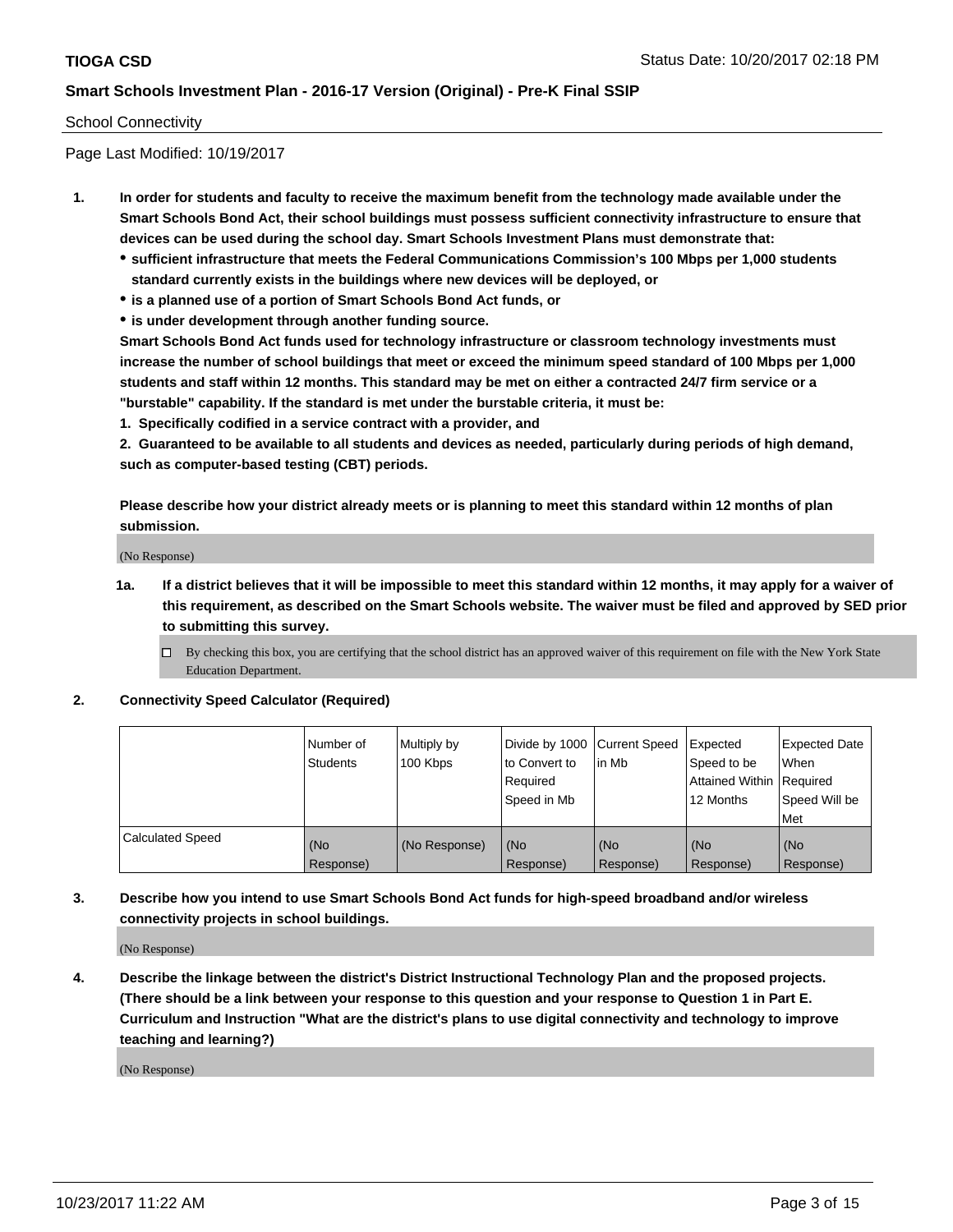#### School Connectivity

Page Last Modified: 10/19/2017

**5. If the district wishes to have students and staff access the Internet from wireless devices within the school building, or in close proximity to it, it must first ensure that it has a robust Wi-Fi network in place that has sufficient bandwidth to meet user demand.**

**Please describe how you have quantified this demand and how you plan to meet this demand.**

(No Response)

**6. As indicated on Page 5 of the guidance, the Office of Facilities Planning will have to conduct a preliminary review of all capital projects, including connectivity projects.**

**Please indicate on a separate row each project number given to you by the Office of Facilities Planning.**

| Project Number |  |
|----------------|--|
|                |  |
| (No Response)  |  |

**7. Certain high-tech security and connectivity infrastructure projects may be eligible for an expedited review process as determined by the Office of Facilities Planning.**

**Was your project deemed eligible for streamlined review?**

(No Response)

**8. Include the name and license number of the architect or engineer of record.**

| Name          | License Number |
|---------------|----------------|
| (No Response) | (No Response)  |

**9. If you are submitting an allocation for School Connectivity complete this table.**

**Note that the calculated Total at the bottom of the table must equal the Total allocation for this category that you entered in the SSIP Overview overall budget.** 

|                                            | Sub-          |
|--------------------------------------------|---------------|
|                                            | Allocation    |
| Network/Access Costs                       | (No Response) |
| <b>Outside Plant Costs</b>                 | (No Response) |
| School Internal Connections and Components | (No Response) |
| <b>Professional Services</b>               | (No Response) |
| Testing                                    | (No Response) |
| <b>Other Upfront Costs</b>                 | (No Response) |
| <b>Other Costs</b>                         | (No Response) |
| Totals:                                    | 0             |

**10. Please detail the type, quantity, per unit cost and total cost of the eligible items under each sub-category. This is especially important for any expenditures listed under the "Other" category. All expenditures must be eligible for tax-exempt financing to be reimbursed through the SSBA. Sufficient detail must be provided so that we can verify this is the case. If you have any questions, please contact us directly through smartschools@nysed.gov. NOTE: Wireless Access Points should be included in this category, not under Classroom Educational Technology,**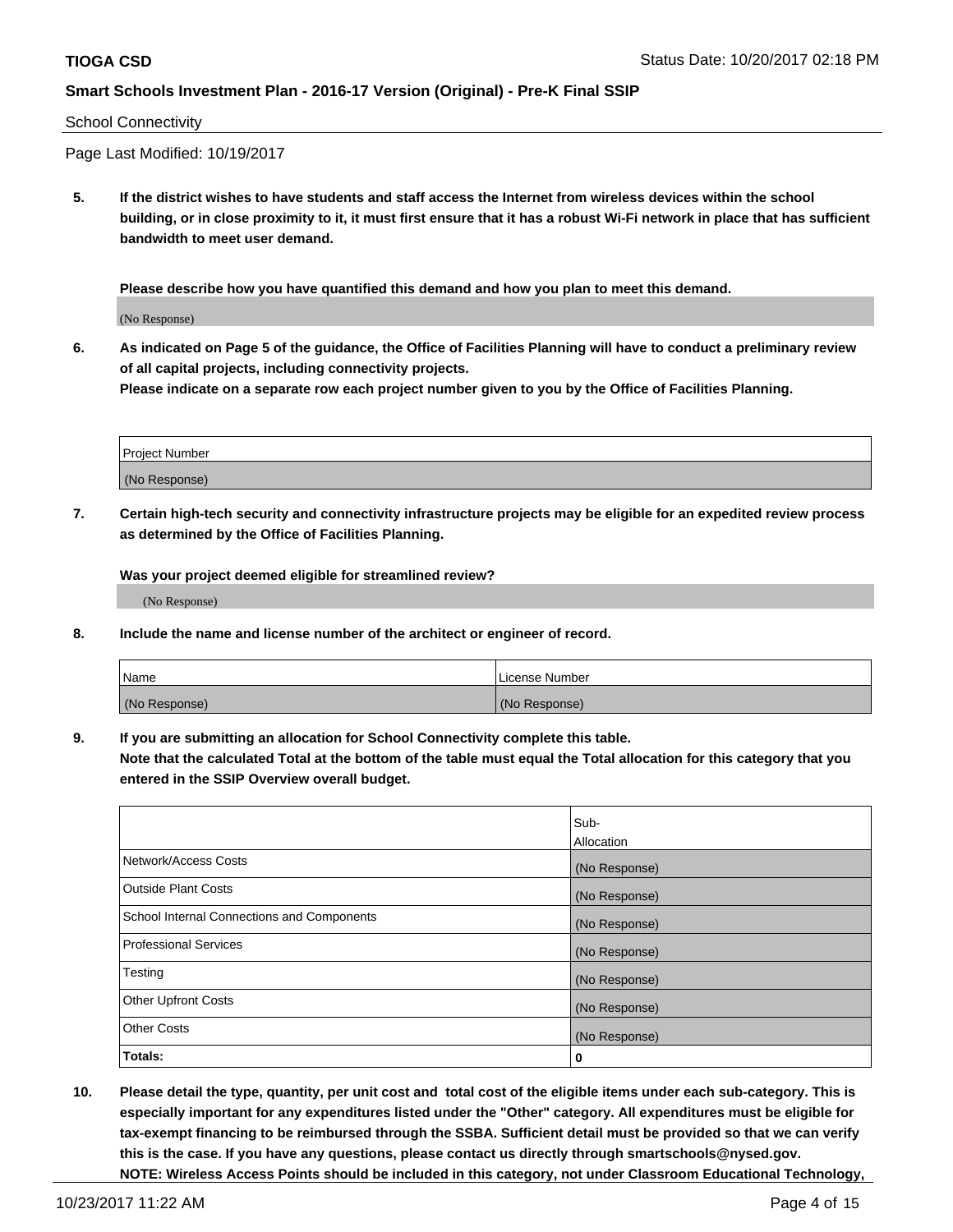School Connectivity

Page Last Modified: 10/19/2017

# **except those that will be loaned/purchased for nonpublic schools. Add rows under each sub-category for additional items, as needed.**

| Select the allowable expenditure | Item to be purchased | Quantity      | Cost per Item | <b>Total Cost</b> |
|----------------------------------|----------------------|---------------|---------------|-------------------|
| type.                            |                      |               |               |                   |
| Repeat to add another item under |                      |               |               |                   |
| each type.                       |                      |               |               |                   |
| (No Response)                    | (No Response)        | (No Response) | (No Response) | (No Response)     |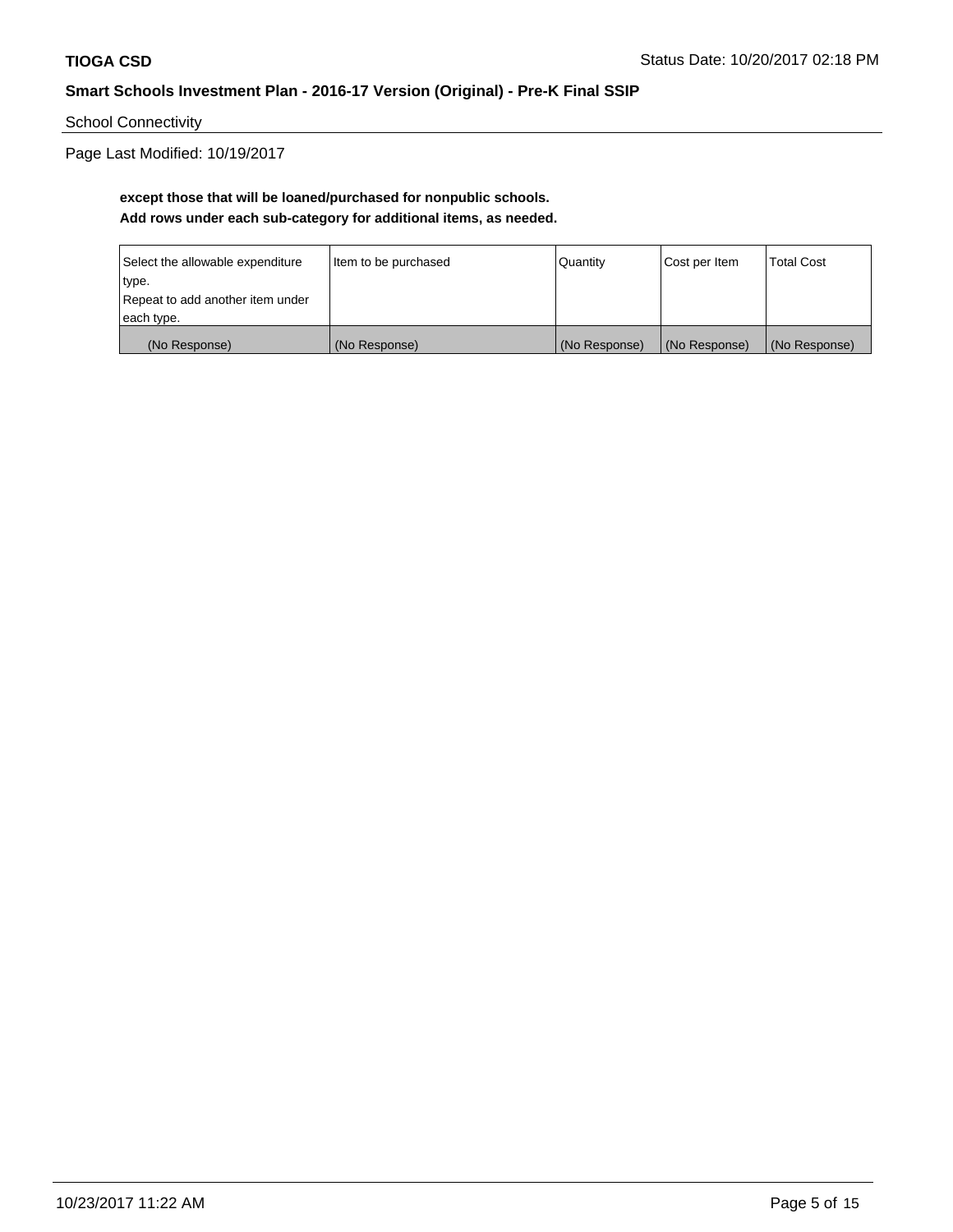Community Connectivity (Broadband and Wireless)

Page Last Modified: 10/18/2017

**1. Describe how you intend to use Smart Schools Bond Act funds for high-speed broadband and/or wireless connectivity projects in the community.**

(No Response)

**2. Please describe how the proposed project(s) will promote student achievement and increase student and/or staff access to the Internet in a manner that enhances student learning and/or instruction outside of the school day and/or school building.**

(No Response)

**3. Community connectivity projects must comply with all the necessary local building codes and regulations (building and related permits are not required prior to plan submission).**

 $\Box$  I certify that we will comply with all the necessary local building codes and regulations.

**4. Please describe the physical location of the proposed investment.**

(No Response)

**5. Please provide the initial list of partners participating in the Community Connectivity Broadband Project, along with their Federal Tax Identification (Employer Identification) number.**

| <b>Project Partners</b> | l Federal ID # |
|-------------------------|----------------|
| (No Response)           | (No Response)  |

**6. If you are submitting an allocation for Community Connectivity, complete this table. Note that the calculated Total at the bottom of the table must equal the Total allocation for this category that you entered in the SSIP Overview overall budget.**

|                                    | Sub-Allocation |
|------------------------------------|----------------|
| Network/Access Costs               | (No Response)  |
| <b>Outside Plant Costs</b>         | (No Response)  |
| <b>Tower Costs</b>                 | (No Response)  |
| <b>Customer Premises Equipment</b> | (No Response)  |
| <b>Professional Services</b>       | (No Response)  |
| Testing                            | (No Response)  |
| <b>Other Upfront Costs</b>         | (No Response)  |
| <b>Other Costs</b>                 | (No Response)  |
| Totals:                            | 0              |

**7. Please detail the type, quantity, per unit cost and total cost of the eligible items under each sub-category. This is especially important for any expenditures listed under the "Other" category. All expenditures must be capital-bond eligible to be reimbursed through the SSBA. If you have any questions, please contact us directly through smartschools@nysed.gov.**

**Add rows under each sub-category for additional items, as needed.**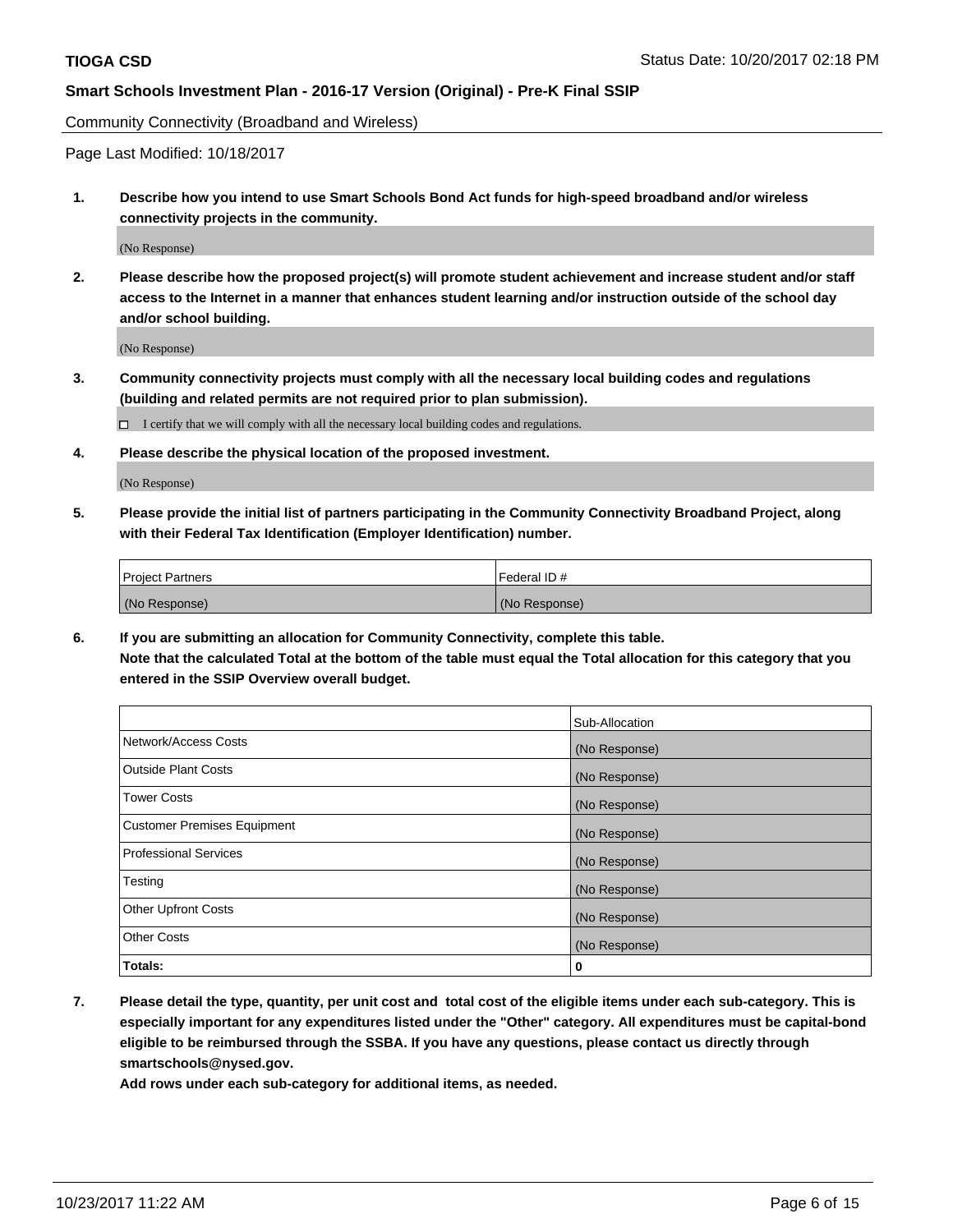Community Connectivity (Broadband and Wireless)

Page Last Modified: 10/18/2017

| Select the allowable expenditure<br>Item to be purchased<br>type.<br>Repeat to add another item under |               | Quantity      | Cost per Item | <b>Total Cost</b> |
|-------------------------------------------------------------------------------------------------------|---------------|---------------|---------------|-------------------|
| each type.                                                                                            |               |               |               |                   |
| (No Response)                                                                                         | (No Response) | (No Response) | (No Response) | (No Response)     |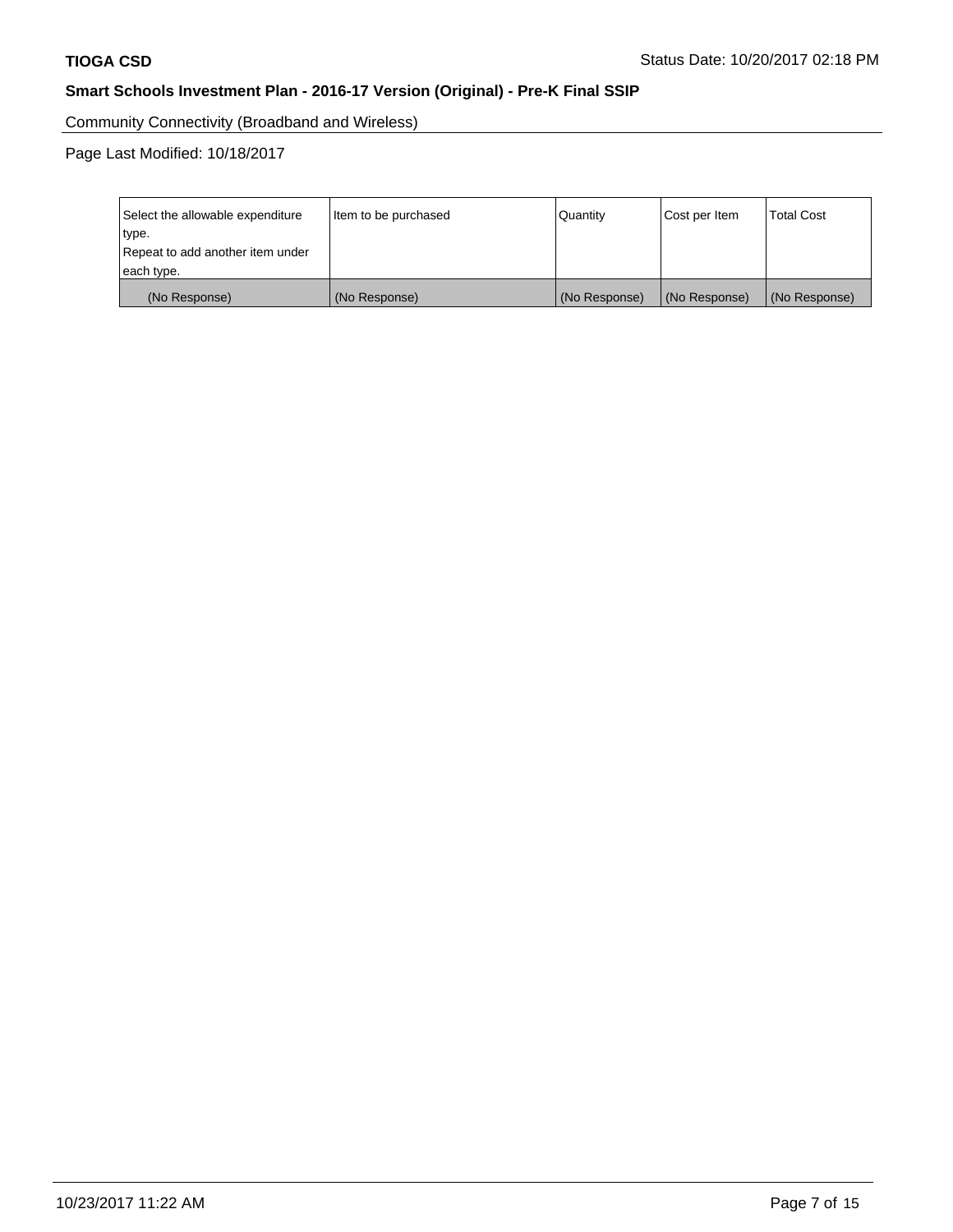### Classroom Learning Technology

Page Last Modified: 10/18/2017

**1. In order for students and faculty to receive the maximum benefit from the technology made available under the Smart Schools Bond Act, their school buildings must possess sufficient connectivity infrastructure to ensure that devices can be used during the school day. Smart Schools Investment Plans must demonstrate that sufficient infrastructure that meets the Federal Communications Commission's 100 Mbps per 1,000 students standard currently exists in the buildings where new devices will be deployed, or is a planned use of a portion of Smart Schools Bond Act funds, or is under development through another funding source.**

**Smart Schools Bond Act funds used for technology infrastructure or classroom technology investments must increase the number of school buildings that meet or exceed the minimum speed standard of 100 Mbps per 1,000 students and staff within 12 months. This standard may be met on either a contracted 24/7 firm service or a "burstable" capability. If the standard is met under the burstable criteria, it must be:**

**1. Specifically codified in a service contract with a provider, and**

**2. Guaranteed to be available to all students and devices as needed, particularly during periods of high demand, such as computer-based testing (CBT) periods.**

**Please describe how your district already meets or is planning to meet this standard within 12 months of plan submission.**

(No Response)

- **1a. If a district believes that it will be impossible to meet this standard within 12 months, it may apply for a waiver of this requirement, as described on the Smart Schools website. The waiver must be filed and approved by SED prior to submitting this survey.**
	- $\Box$  By checking this box, you are certifying that the school district has an approved waiver of this requirement on file with the New York State Education Department.
- **2. Connectivity Speed Calculator (Required)**

|                         | Number of<br>Students | Multiply by<br>100 Kbps | Divide by 1000 Current Speed<br>to Convert to<br>Required<br>Speed in Mb | l in Mb          | Expected<br>Speed to be<br>Attained Within   Required<br>12 Months | <b>Expected Date</b><br>When<br>Speed Will be<br><b>Met</b> |
|-------------------------|-----------------------|-------------------------|--------------------------------------------------------------------------|------------------|--------------------------------------------------------------------|-------------------------------------------------------------|
| <b>Calculated Speed</b> | (No<br>Response)      | (No Response)           | (No<br>Response)                                                         | (No<br>Response) | (No<br>Response)                                                   | (No<br>Response)                                            |

**3. If the district wishes to have students and staff access the Internet from wireless devices within the school building, or in close proximity to it, it must first ensure that it has a robust Wi-Fi network in place that has sufficient bandwidth to meet user demand.**

**Please describe how you have quantified this demand and how you plan to meet this demand.**

(No Response)

**4. All New York State public school districts are required to complete and submit an Instructional Technology Plan survey to the New York State Education Department in compliance with Section 753 of the Education Law and per Part 100.12 of the Commissioner's Regulations.**

**Districts that include educational technology purchases as part of their Smart Schools Investment Plan must have a submitted and approved Instructional Technology Plan survey on file with the New York State Education Department.**

By checking this box, you are certifying that the school district has an approved Instructional Technology Plan survey on file with the New York State Education Department.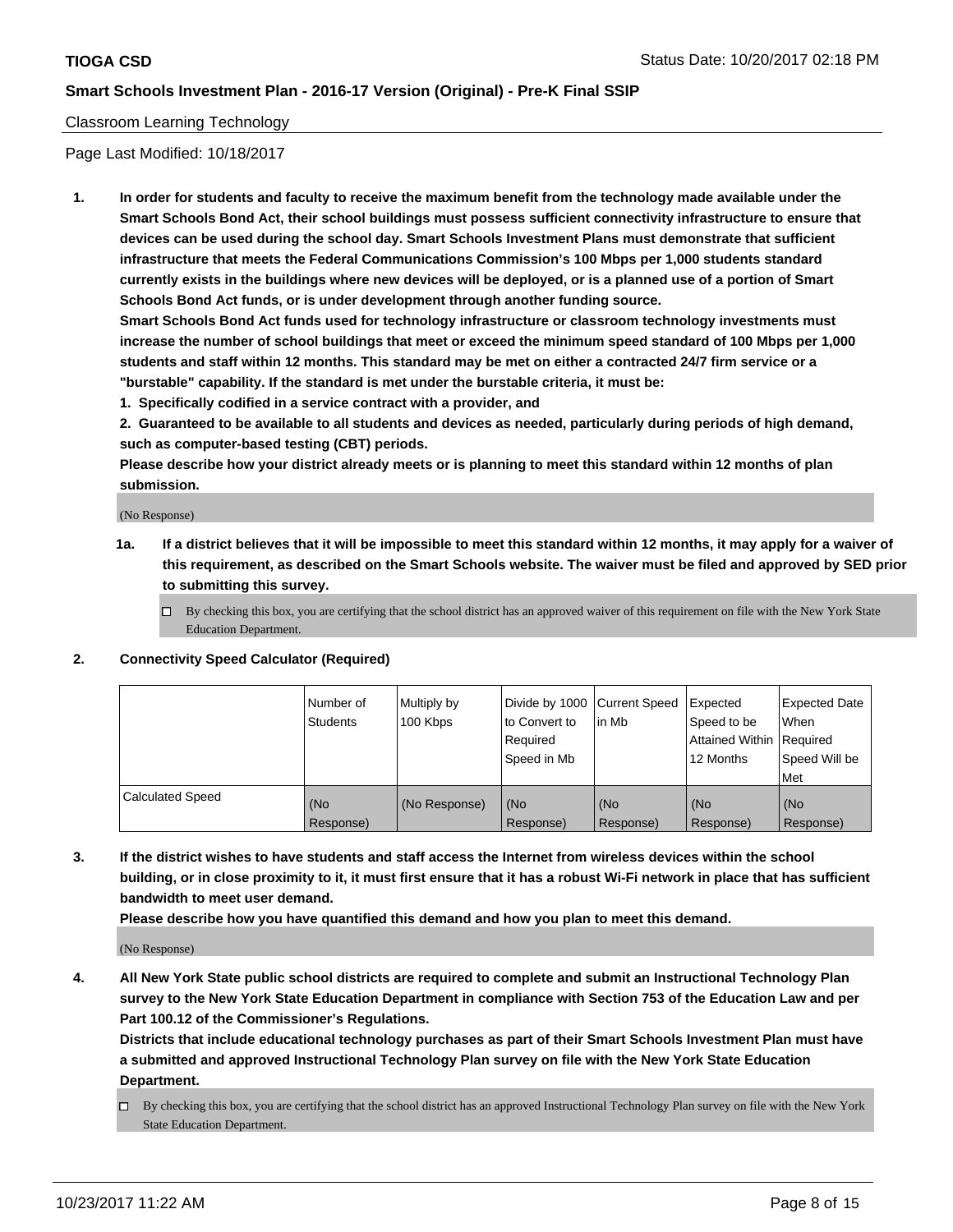#### Classroom Learning Technology

Page Last Modified: 10/18/2017

**5. Describe the devices you intend to purchase and their compatibility with existing or planned platforms or systems. Specifically address the adequacy of each facility's electrical, HVAC and other infrastructure necessary to install and support the operation of the planned technology.**

(No Response)

- **6. Describe how the proposed technology purchases will:**
	- **> enhance differentiated instruction;**
	- **> expand student learning inside and outside the classroom;**
	- **> benefit students with disabilities and English language learners; and**
	- **> contribute to the reduction of other learning gaps that have been identified within the district.**

**The expectation is that districts will place a priority on addressing the needs of students who struggle to succeed in a rigorous curriculum. Responses in this section should specifically address this concern and align with the district's Instructional Technology Plan (in particular Question 2 of E. Curriculum and Instruction: "Does the district's instructional technology plan address the needs of students with disabilities to ensure equitable access to instruction, materials and assessments?" and Question 3 of the same section: "Does the district's instructional technology plan address the provision of assistive technology specifically for students with disabilities to ensure access to and participation in the general curriculum?"**

(No Response)

**7. Where appropriate, describe how the proposed technology purchases will enhance ongoing communication with parents and other stakeholders and help the district facilitate technology-based regional partnerships, including distance learning and other efforts.**

(No Response)

**8. Describe the district's plan to provide professional development to ensure that administrators, teachers and staff can employ the technology purchased to enhance instruction successfully.**

**Note: This response should be aligned and expanded upon in accordance with your district's response to Question 1 of F. Professional Development of your Instructional Technology Plan: "Please provide a summary of professional development offered to teachers and staff, for the time period covered by this plan, to support technology to enhance teaching and learning. Please include topics, audience and method of delivery within your summary."**

(No Response)

- **9. Districts must contact the SUNY/CUNY teacher preparation program that supplies the largest number of the district's new teachers to request advice on innovative uses and best practices at the intersection of pedagogy and educational technology.**
	- By checking this box, you certify that you have contacted the SUNY/CUNY teacher preparation program that supplies the largest number of your new teachers to request advice on these issues.
	- **9a. Please enter the name of the SUNY or CUNY Institution that you contacted.**

(No Response)

**9b. Enter the primary Institution phone number.**

(No Response)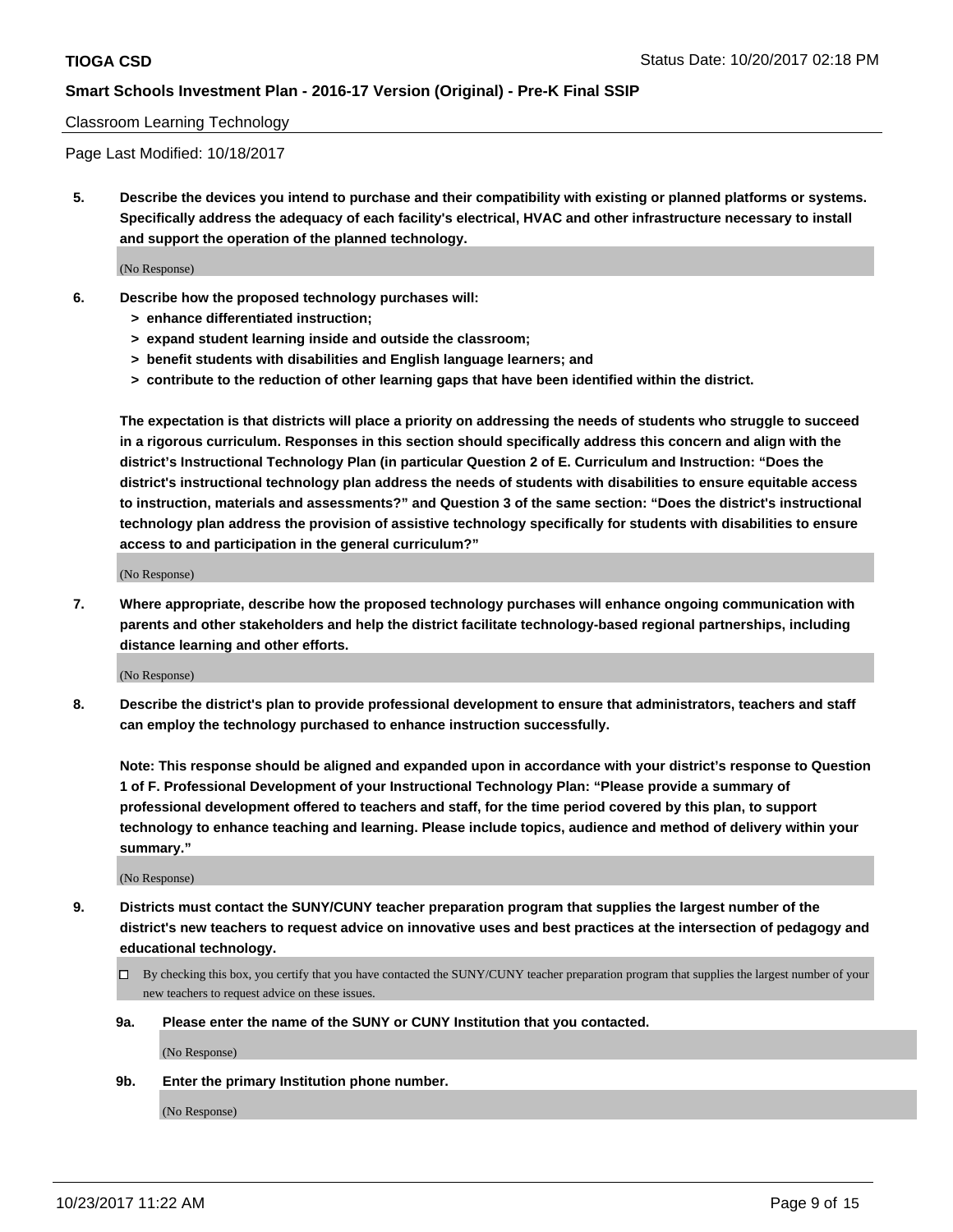Classroom Learning Technology

Page Last Modified: 10/18/2017

**9c. Enter the name of the contact person with whom you consulted and/or will be collaborating with on innovative uses of technology and best practices.**

(No Response)

**10. A district whose Smart Schools Investment Plan proposes the purchase of technology devices and other hardware must account for nonpublic schools in the district.**

**Are there nonpublic schools within your school district?**

Yes

 $\square$  No

**11. Nonpublic Classroom Technology Loan Calculator**

**The Smart Schools Bond Act provides that any Classroom Learning Technology purchases made using Smart Schools funds shall be lent, upon request, to nonpublic schools in the district. However, no school district shall be required to loan technology in amounts greater than the total obtained and spent on technology pursuant to the Smart Schools Bond Act and the value of such loan may not exceed the total of \$250 multiplied by the nonpublic school enrollment in the base year at the time of enactment.**

**See:**

**http://www.p12.nysed.gov/mgtserv/smart\_schools/docs/Smart\_Schools\_Bond\_Act\_Guidance\_04.27.15\_Final.pdf.**

|                                       | 1. Classroom   | 2. Public  | 3. Nonpublic | l 4. Sum of | l 5. Total Per | l 6. Total                                                                                    |
|---------------------------------------|----------------|------------|--------------|-------------|----------------|-----------------------------------------------------------------------------------------------|
|                                       | Technology     | Enrollment | Enrollment   | Public and  | Pupil Sub-     | Nonpublic Loan                                                                                |
|                                       | Sub-allocation | (2014-15)  | (2014-15)    | l Nonpublic | allocation     | Amount                                                                                        |
|                                       |                |            |              | Enrollment  |                |                                                                                               |
| Calculated Nonpublic Loan<br>  Amount |                |            |              |             |                | (No Response)   (No Response)   (No Response)   (No Response)   (No Response)   (No Response) |

**12. To ensure the sustainability of technology purchases made with Smart Schools funds, districts must demonstrate a long-term plan to maintain and replace technology purchases supported by Smart Schools Bond Act funds. This sustainability plan shall demonstrate a district's capacity to support recurring costs of use that are ineligible for Smart Schools Bond Act funding such as device maintenance, technical support, Internet and wireless fees, maintenance of hotspots, staff professional development, building maintenance and the replacement of incidental items. Further, such a sustainability plan shall include a long-term plan for the replacement of purchased devices and equipment at the end of their useful life with other funding sources.**

 $\Box$  By checking this box, you certify that the district has a sustainability plan as described above.

**13. Districts must ensure that devices purchased with Smart Schools Bond funds will be distributed, prepared for use, maintained and supported appropriately. Districts must maintain detailed device inventories in accordance with generally accepted accounting principles.**

By checking this box, you certify that the district has a distribution and inventory management plan and system in place.

**14. If you are submitting an allocation for Classroom Learning Technology complete this table. Note that the calculated Total at the bottom of the table must equal the Total allocation for this category that you entered in the SSIP Overview overall budget.**

|                         | Sub-Allocation |
|-------------------------|----------------|
| Interactive Whiteboards | (No Response)  |
| Computer Servers        | (No Response)  |
| Desktop Computers       | (No Response)  |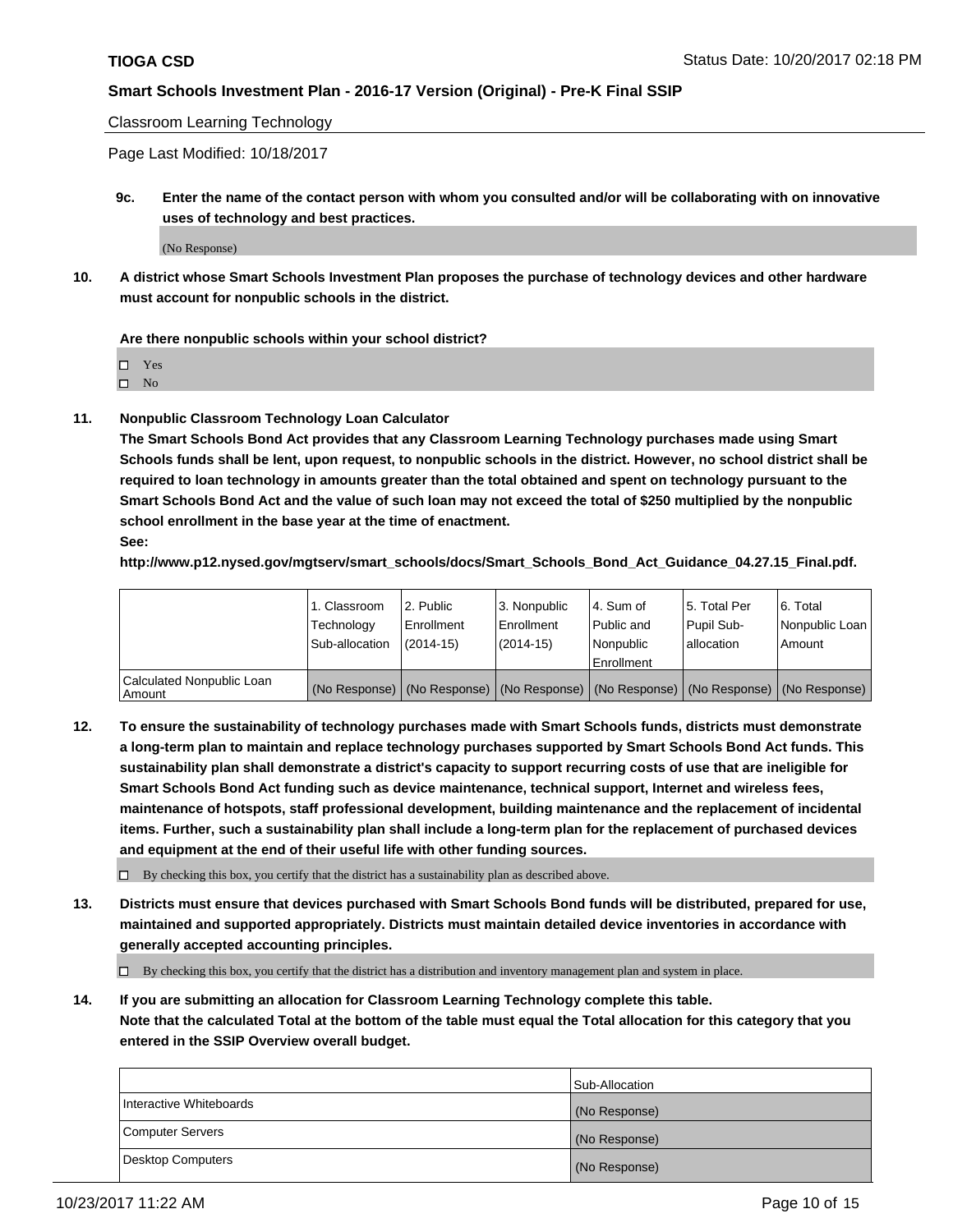### Classroom Learning Technology

Page Last Modified: 10/18/2017

|                         | Sub-Allocation |
|-------------------------|----------------|
| Laptop Computers        | (No Response)  |
| <b>Tablet Computers</b> | (No Response)  |
| Other Costs             | (No Response)  |
| Totals:                 |                |

**15. Please detail the type, quantity, per unit cost and total cost of the eligible items under each sub-category. This is especially important for any expenditures listed under the "Other" category. All expenditures must be capital-bond eligible to be reimbursed through the SSBA. If you have any questions, please contact us directly through smartschools@nysed.gov.**

**Please specify in the "Item to be Purchased" field which specific expenditures and items are planned to meet the district's nonpublic loan requirement, if applicable.**

**NOTE: Wireless Access Points that will be loaned/purchased for nonpublic schools should ONLY be included in this category, not under School Connectivity, where public school districts would list them. Add rows under each sub-category for additional items, as needed.**

| Select the allowable expenditure | I Item to be Purchased | Quantity      | Cost per Item   | <b>Total Cost</b> |
|----------------------------------|------------------------|---------------|-----------------|-------------------|
| type.                            |                        |               |                 |                   |
| Repeat to add another item under |                        |               |                 |                   |
| each type.                       |                        |               |                 |                   |
| (No Response)                    | (No Response)          | (No Response) | l (No Response) | (No Response)     |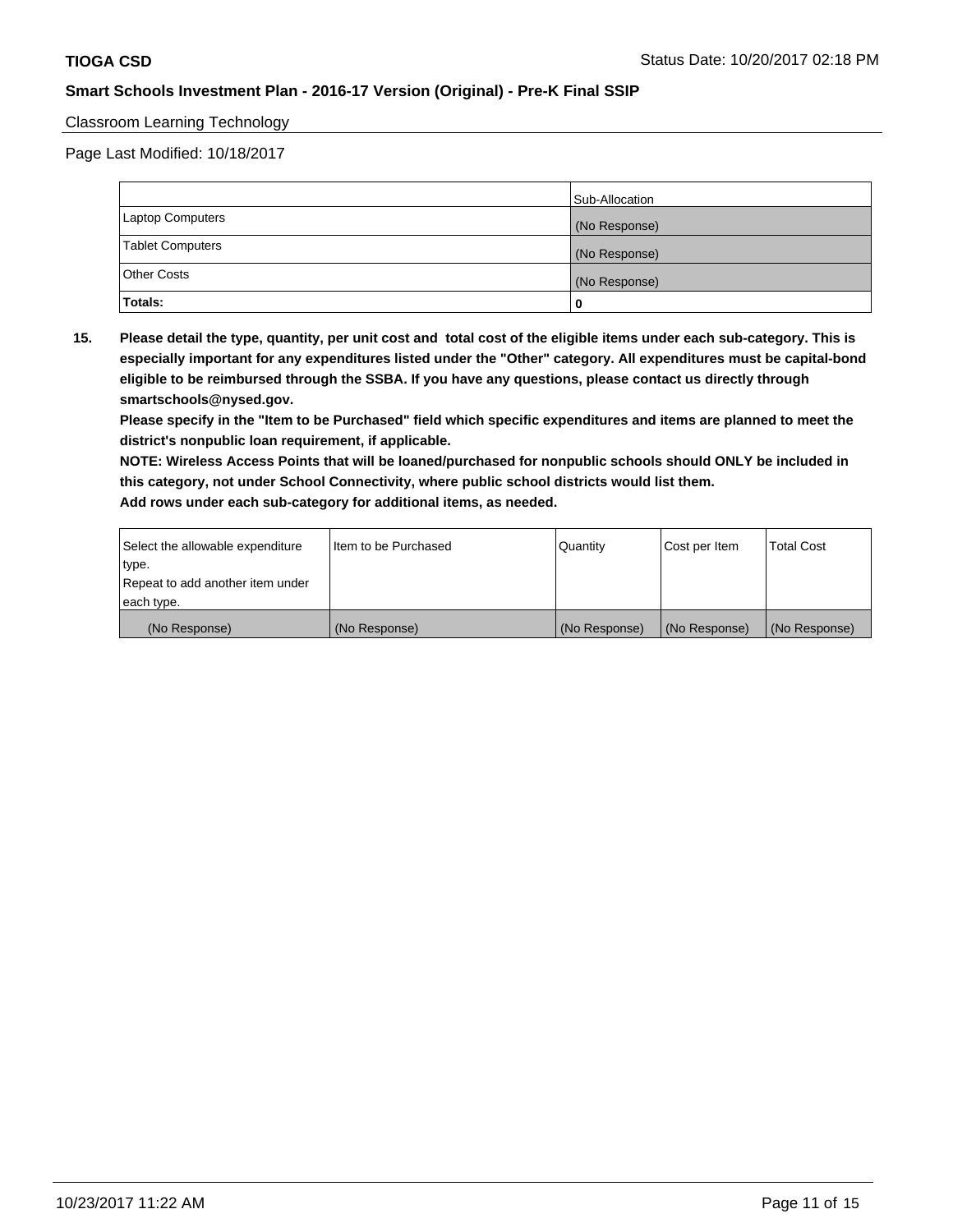#### Pre-Kindergarten Classrooms

Page Last Modified: 10/19/2017

**1. Provide information regarding how and where the district is currently serving pre-kindergarten students and justify the need for additional space with enrollment projections over 3 years.**

The Tioga Central School district currently provides three half day Pre-K classes for 44 students in two classrooms located in the Tioga Elementary School. The existing classrooms do not meet the minimum size requirements set by SED for a Pre-K program. The district does not anticipate any significant change in enrollment over the next three years with enrollment between 40 and 44 kids.

- **2. Describe the district's plan to construct, enhance or modernize education facilities to accommodate prekindergarten programs. Such plans must include:**
	- **Specific descriptions of what the district intends to do to each space;**
	- **An affirmation that pre-kindergarten classrooms will contain a minimum of 900 square feet per classroom;**
	- **The number of classrooms involved;**
	- **The approximate construction costs per classroom; and**

**- Confirmation that the space is district-owned or has a long-term lease that exceeds the probable useful life of the improvements.**

The Tioga Central School district's plan is to relocate their Pre-K program into the existing administration building, originally built as classroom space, and maintain the three half day classes. The building will be renovated to create two new classrooms that meet the minimum SED class size requirement of 900sf for a Pre-K classroom. This stand alone building is owned by the school district and is directly adjacent to the school proper, it has its own parking area with parent pick up and drop off and a fenced playground area. This move would greatly improve the educational environment for the Pre-K students and provide greater security for students and staff. The estimated cost to renovate this building to bring it up to current code standards and meet the Pre-K educational program requirements is \$744,985

**3. Smart Schools Bond Act funds may only be used for capital construction costs. Describe the type and amount of additional funds that will be required to support ineligible ongoing costs (e.g. instruction, supplies) associated with any additional pre-kindergarten classrooms that the district plans to add.**

the Tioga Central School district is not adding additional Pre-K classrooms to the program. the district plans to use the instructional materials, supplies and furnishings it is currently utilizing for the Pre-K purpose.

**4. All plans and specifications for the erection, repair, enlargement or remodeling of school buildings in any public school district in the State must be reviewed and approved by the Commissioner. Districts that plan capital projects using their Smart Schools Bond Act funds will undergo a Preliminary Review Process by the Office of Facilities Planning.**

**Please indicate on a separate row each project number given to you by the Office of Facilities Planning.**

| <b>Project Number</b> |  |
|-----------------------|--|
| 60-09-03-04-0-004-001 |  |
|                       |  |

**5. If you have made an allocation for Pre-Kindergarten Classrooms, complete this table. Note that the calculated Total at the bottom of the table must equal the Total allocation for this category that you entered in the SSIP Overview overall budget.**

|                                          | Sub-Allocation |
|------------------------------------------|----------------|
| Construct Pre-K Classrooms               | 580,436        |
| Enhance/Modernize Educational Facilities | (No Response)  |
| <b>Other Costs</b>                       | 164,549        |
| Totals:                                  | 744,985        |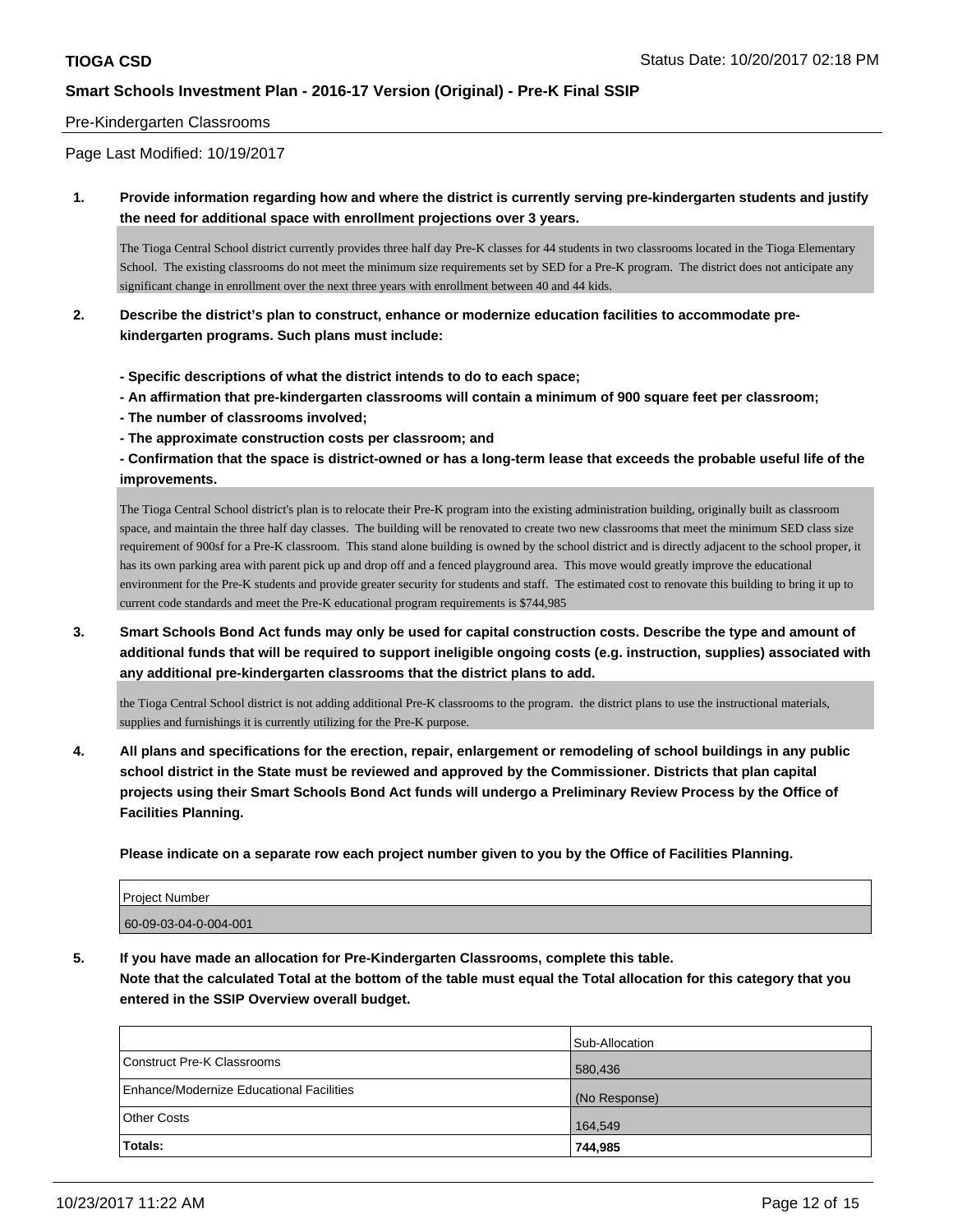### Pre-Kindergarten Classrooms

Page Last Modified: 10/19/2017

**6. Please detail the type, quantity, per unit cost and total cost of the eligible items under each sub-category. This is especially important for any expenditures listed under the "Other" category. All expenditures must be capital-bond eligible to be reimbursed through the SSBA. If you have any questions, please contact us directly through smartschools@nysed.gov.**

| Add rows under each sub-category for additional items, as needed. |  |
|-------------------------------------------------------------------|--|
|-------------------------------------------------------------------|--|

| Select the allowable expenditure<br>type.<br>Repeat to add another item under<br>each type. | Item to be purchased                                        | Quantity          | Cost per Item  | Total Cost |
|---------------------------------------------------------------------------------------------|-------------------------------------------------------------|-------------------|----------------|------------|
| <b>Construct Pre-K Classrooms</b>                                                           | Roof replacement                                            | 3670 sf           | 8              | 29,360     |
| <b>Construct Pre-K Classrooms</b>                                                           | Window replacement                                          | 300 sf            | 68             | 20,400     |
| <b>Construct Pre-K Classrooms</b>                                                           | Exterior door replacement                                   | 5 ea              | 5,600          | 28,000     |
| <b>Construct Pre-K Classrooms</b>                                                           | Interior demolition                                         | 3670 sf           | 6              | 22,020     |
| <b>Construct Pre-K Classrooms</b>                                                           | <b>Asbestos Abatement</b>                                   | 3670 sf           | 8              | 29,360     |
| <b>Construct Pre-K Classrooms</b>                                                           | <b>Interior Walls</b>                                       | 124 lf            | 85             | 10.540     |
| <b>Construct Pre-K Classrooms</b>                                                           | Wall finishes                                               | 550 lf            | 25             | 13,750     |
| <b>Construct Pre-K Classrooms</b>                                                           | <b>Interior Doors</b>                                       | 18 ea             | 3,500          | 63,000     |
| <b>Construct Pre-K Classrooms</b>                                                           | Interior windows                                            | 12sf              | 68             | 816        |
| <b>Construct Pre-K Classrooms</b>                                                           | <b>Floor finishes</b>                                       |                   | 8              | 29,360     |
| <b>Construct Pre-K Classrooms</b>                                                           | Ceiling system                                              | 3670 sf           | 6              | 22,020     |
| <b>Construct Pre-K Classrooms</b>                                                           | Casework                                                    |                   | 300            | 30,000     |
| <b>Construct Pre-K Classrooms</b>                                                           | Teaching boards                                             |                   | 350            | 2,800      |
| <b>Construct Pre-K Classrooms</b>                                                           | Lighting system                                             |                   | 10             | 36.700     |
| <b>Construct Pre-K Classrooms</b>                                                           | <b>Electrical system</b>                                    | 3670 sf           | 5              | 18,350     |
| <b>Construct Pre-K Classrooms</b>                                                           | Fire alarm and detection system                             | 3670 sf           | $\overline{4}$ | 14,680     |
| <b>Construct Pre-K Classrooms</b>                                                           | <b>Plumbing fixtures</b>                                    | 6 ea              | 7,500          | 45,000     |
| <b>Construct Pre-K Classrooms</b>                                                           | Mechanical systems                                          | 3670 sf           | 34             | 124,780    |
| <b>Construct Pre-K Classrooms</b>                                                           | Technology Infrastructure                                   |                   | 5              | 18,350     |
| <b>Construct Pre-K Classrooms</b>                                                           | <b>Energy Performance Improvements</b><br>floor and ceiling |                   | 5              | 18,350     |
| <b>Construct Pre-K Classrooms</b>                                                           | <b>Energy Performance Improvements</b><br>walls             |                   | 10             | 2,800      |
| <b>Other Costs</b>                                                                          | Design and CM Fees                                          | $1$ $\textsf{ls}$ | 110,000        | 110,000    |
| <b>Other Costs</b>                                                                          | <b>Insurance and Attorney Fees</b>                          | $1$ Is            | 35,000         | 35,000     |
| <b>Other Costs</b>                                                                          | Incidental Project cost                                     | $1$ $\textsf{ls}$ | 19,549         | 19,549     |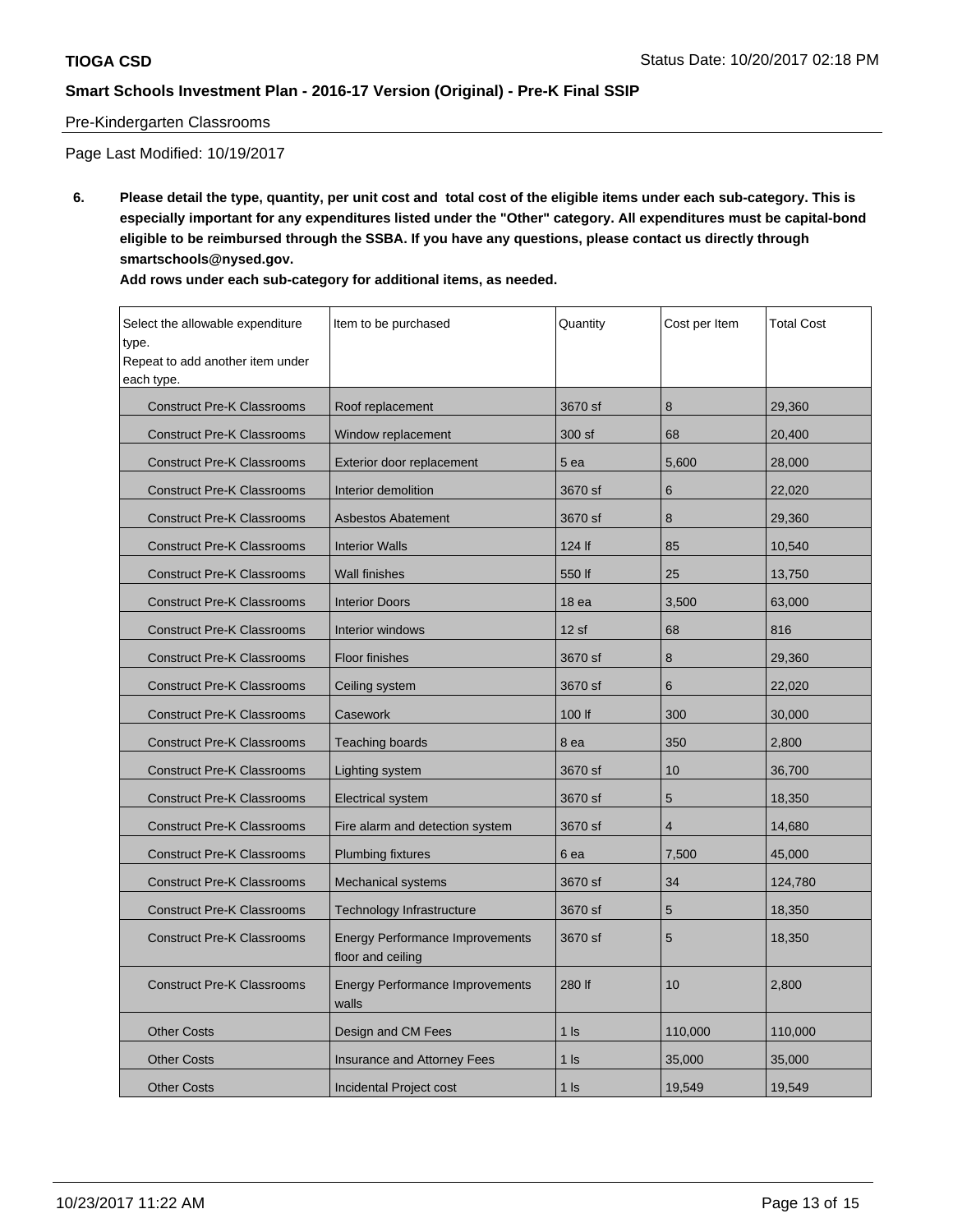#### Replace Transportable Classrooms

Page Last Modified: 10/18/2017

**1. Describe the district's plan to construct, enhance or modernize education facilities to provide high-quality instructional space by replacing transportable classrooms.**

(No Response)

**2. All plans and specifications for the erection, repair, enlargement or remodeling of school buildings in any public school district in the State must be reviewed and approved by the Commissioner. Districts that plan capital projects using their Smart Schools Bond Act funds will undergo a Preliminary Review Process by the Office of Facilities Planning.**

**Please indicate on a separate row each project number given to you by the Office of Facilities Planning.**

| <b>Project Number</b> |  |
|-----------------------|--|
| (No Response)         |  |

**3. For large projects that seek to blend Smart Schools Bond Act dollars with other funds, please note that Smart Schools Bond Act funds can be allocated on a pro rata basis depending on the number of new classrooms built that directly replace transportable classroom units.**

**If a district seeks to blend Smart Schools Bond Act dollars with other funds describe below what other funds are being used and what portion of the money will be Smart Schools Bond Act funds.**

(No Response)

**4. If you have made an allocation for Replace Transportable Classrooms, complete this table. Note that the calculated Total at the bottom of the table must equal the Total allocation for this category that you entered in the SSIP Overview overall budget.**

|                                                | Sub-Allocation |
|------------------------------------------------|----------------|
| Construct New Instructional Space              | (No Response)  |
| Enhance/Modernize Existing Instructional Space | (No Response)  |
| <b>Other Costs</b>                             | (No Response)  |
| Totals:                                        | 0              |

**5. Please detail the type, quantity, per unit cost and total cost of the eligible items under each sub-category. This is especially important for any expenditures listed under the "Other" category. All expenditures must be capital-bond eligible to be reimbursed through the SSBA. If you have any questions, please contact us directly through smartschools@nysed.gov.**

**Add rows under each sub-category for additional items, as needed.**

| Select the allowable expenditure | Item to be purchased | Quantity      | Cost per Item | <b>Total Cost</b> |
|----------------------------------|----------------------|---------------|---------------|-------------------|
| type.                            |                      |               |               |                   |
| Repeat to add another item under |                      |               |               |                   |
| each type.                       |                      |               |               |                   |
| (No Response)                    | (No Response)        | (No Response) | (No Response) | (No Response)     |